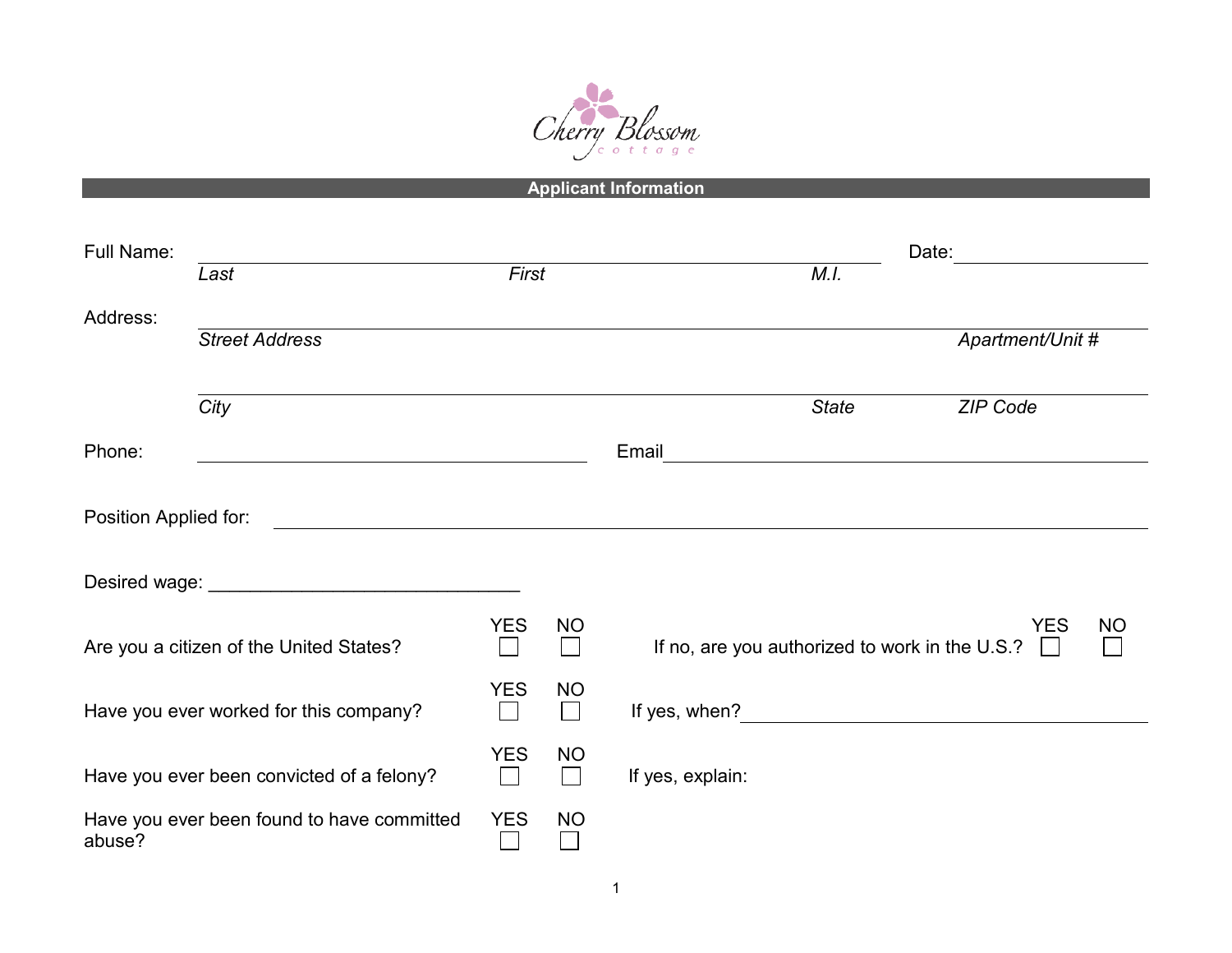| <b>Previous Employment</b>                                                                                                                                                                                                                                                                                                                                                           |                                               |  |  |  |  |  |  |  |  |
|--------------------------------------------------------------------------------------------------------------------------------------------------------------------------------------------------------------------------------------------------------------------------------------------------------------------------------------------------------------------------------------|-----------------------------------------------|--|--|--|--|--|--|--|--|
| Company:<br>and the control of the control of the control of the control of the control of the control of the control of the<br>Address:                                                                                                                                                                                                                                             | Phone: 2008<br>Supervisor: 2000               |  |  |  |  |  |  |  |  |
| Job Title:<br><u> 1989 - Johann John Stone, markin film yn y brening yn y brening yn y brening y brening yn y brening y brenin</u>                                                                                                                                                                                                                                                   |                                               |  |  |  |  |  |  |  |  |
| Responsibilities:<br><u> 1989 - Jan Sterne Sterne Sterne Sterne Sterne Sterne Sterne Sterne Sterne Sterne Sterne Sterne Sterne Sterne</u>                                                                                                                                                                                                                                            |                                               |  |  |  |  |  |  |  |  |
| From:                                                                                                                                                                                                                                                                                                                                                                                |                                               |  |  |  |  |  |  |  |  |
| May we contact your previous supervisor for a reference?                                                                                                                                                                                                                                                                                                                             | <b>YES</b><br><b>NO</b>                       |  |  |  |  |  |  |  |  |
|                                                                                                                                                                                                                                                                                                                                                                                      |                                               |  |  |  |  |  |  |  |  |
| Company:                                                                                                                                                                                                                                                                                                                                                                             |                                               |  |  |  |  |  |  |  |  |
| Address:                                                                                                                                                                                                                                                                                                                                                                             | Supervisor: <u>__________________________</u> |  |  |  |  |  |  |  |  |
| Job Title:                                                                                                                                                                                                                                                                                                                                                                           |                                               |  |  |  |  |  |  |  |  |
| Responsibilities:<br><u> 1989 - Johann Barnett, fransk politiker (d. 1989)</u>                                                                                                                                                                                                                                                                                                       |                                               |  |  |  |  |  |  |  |  |
| From:<br>$\overline{a}$ To: $\overline{a}$ $\overline{a}$ $\overline{a}$ $\overline{a}$ $\overline{a}$ $\overline{a}$ $\overline{a}$ $\overline{a}$ $\overline{a}$ $\overline{a}$ $\overline{a}$ $\overline{a}$ $\overline{a}$ $\overline{a}$ $\overline{a}$ $\overline{a}$ $\overline{a}$ $\overline{a}$ $\overline{a}$ $\overline{a}$ $\overline{a}$ $\overline{a}$ $\overline{a}$ |                                               |  |  |  |  |  |  |  |  |
| May we contact your previous supervisor for a reference?                                                                                                                                                                                                                                                                                                                             | <b>YES</b><br><b>NO</b>                       |  |  |  |  |  |  |  |  |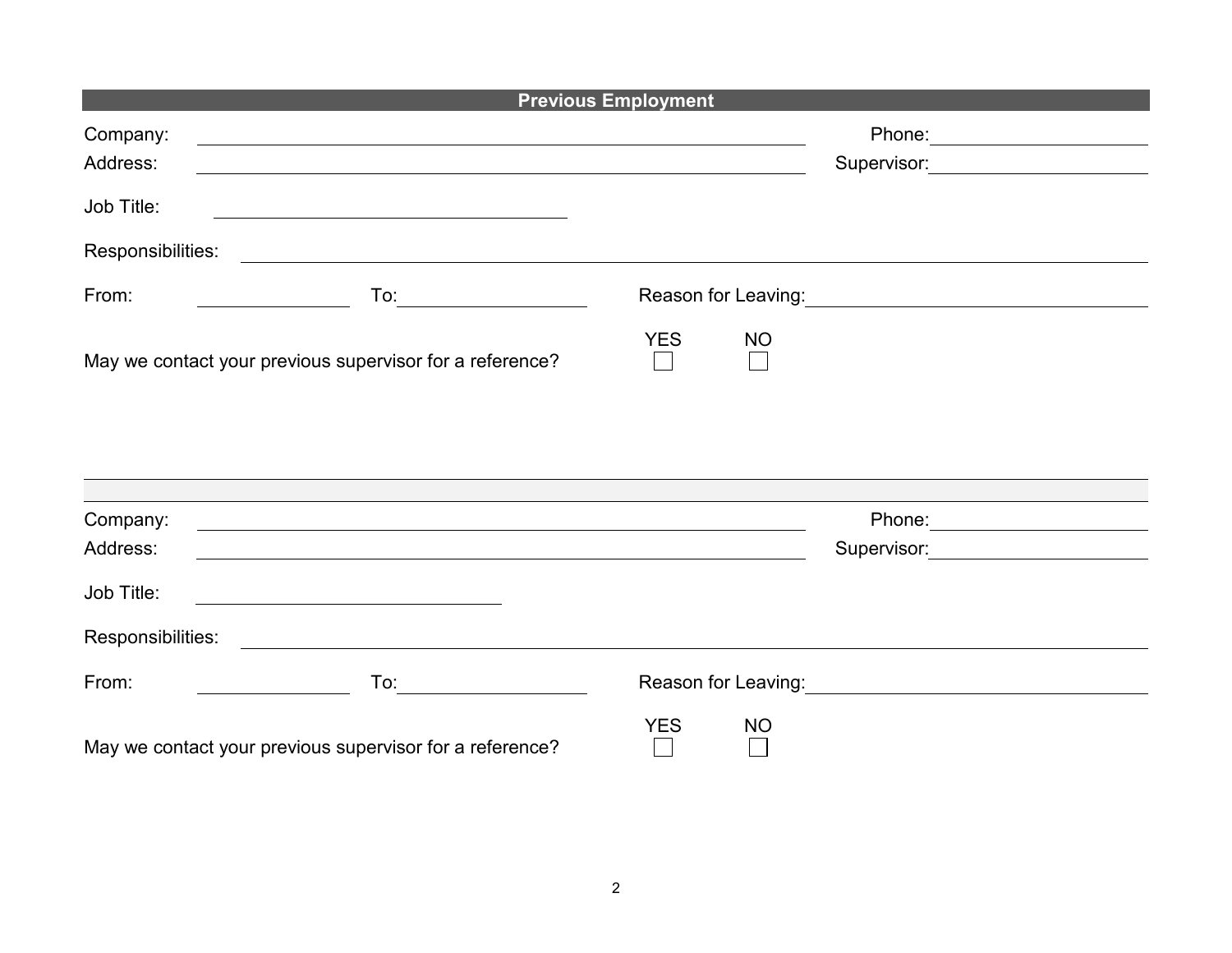| Company:                                                                                                                                                                                                                                                                                                                            |                                       |    |                                                                                                                                                                                                                                |     |  |
|-------------------------------------------------------------------------------------------------------------------------------------------------------------------------------------------------------------------------------------------------------------------------------------------------------------------------------------|---------------------------------------|----|--------------------------------------------------------------------------------------------------------------------------------------------------------------------------------------------------------------------------------|-----|--|
| Address:                                                                                                                                                                                                                                                                                                                            |                                       |    | Supervisor:                                                                                                                                                                                                                    |     |  |
| Job Title:                                                                                                                                                                                                                                                                                                                          |                                       |    |                                                                                                                                                                                                                                |     |  |
| Responsibilities:<br><u> 1980 - Johann Stoff, deutscher Stoffen und der Stoffen und der Stoffen und der Stoffen und der Stoffen und de</u>                                                                                                                                                                                          |                                       |    |                                                                                                                                                                                                                                |     |  |
| From:                                                                                                                                                                                                                                                                                                                               |                                       |    | Reason for Leaving: The control of the control of the control of the control of the control of the control of the control of the control of the control of the control of the control of the control of the control of the con |     |  |
| May we contact your previous supervisor for a reference?                                                                                                                                                                                                                                                                            | <b>YES</b>                            | NO |                                                                                                                                                                                                                                |     |  |
|                                                                                                                                                                                                                                                                                                                                     |                                       |    |                                                                                                                                                                                                                                |     |  |
|                                                                                                                                                                                                                                                                                                                                     | <b>Military Service</b>               |    |                                                                                                                                                                                                                                |     |  |
| <u> 1980 - Johann Barbara, martxa amerikan personal (</u><br>Branch:                                                                                                                                                                                                                                                                |                                       |    | From: The contract of the contract of the contract of the contract of the contract of the contract of the contract of the contract of the contract of the contract of the contract of the contract of the contract of the cont | To: |  |
| Rank at Discharge:                                                                                                                                                                                                                                                                                                                  | Type of Discharge: Type of Discharge: |    |                                                                                                                                                                                                                                |     |  |
| If other than honorable, explain:                                                                                                                                                                                                                                                                                                   |                                       |    |                                                                                                                                                                                                                                |     |  |
| <b>Disclaimer and Signature</b>                                                                                                                                                                                                                                                                                                     |                                       |    |                                                                                                                                                                                                                                |     |  |
| I certify that my answers are true and complete to the best of my knowledge.                                                                                                                                                                                                                                                        |                                       |    |                                                                                                                                                                                                                                |     |  |
| If this application leads to employment, I understand that false or misleading information in my application or interview may result<br>in my release. I understand that Cherry Blossom Cottage is an "at will" employer, meaning either Cherry Blossom Cottage or<br>employee may terminate employment at any time for any reason. |                                       |    |                                                                                                                                                                                                                                |     |  |
| I understand that if hired, employment is contingent on passing a criminal history background check through the department of<br>human services due to residential care regulations.                                                                                                                                                |                                       |    |                                                                                                                                                                                                                                |     |  |
| Signature:                                                                                                                                                                                                                                                                                                                          |                                       |    | Date:                                                                                                                                                                                                                          |     |  |
| It is our policy to provide equal employment opportunity to all qualified persons without regard to race, creed, religion or color.                                                                                                                                                                                                 |                                       |    |                                                                                                                                                                                                                                |     |  |